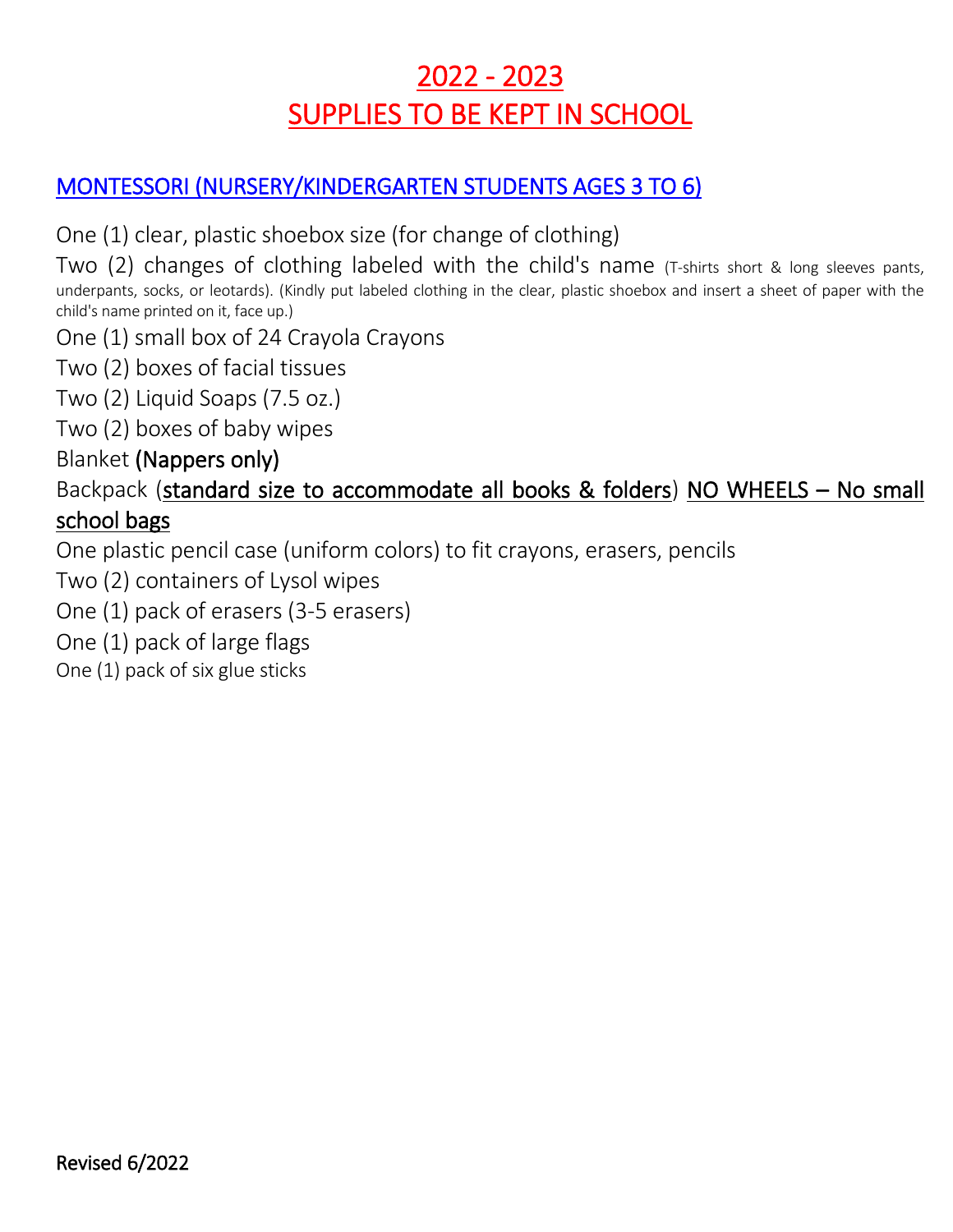## LOWER PRIMARY LEVEL (First Grade)

One (1) box of facial tissues (brand name)

Two (2) boxes of No. 2 pencils

Pair of quality scissors

One (1) pack of large erasers

- One (1) pack of thick Crayola multi-colored washable markers (classic colors only)
- One (1) yellow highlighter
- One (1) container of bacterial wipes

Two (2) packs of 3x5 index cards

One (1) bottle of hand sanitizer

Two (2) reams of white copy paper

One (1) pack of glue sticks

One (1) folder of your choice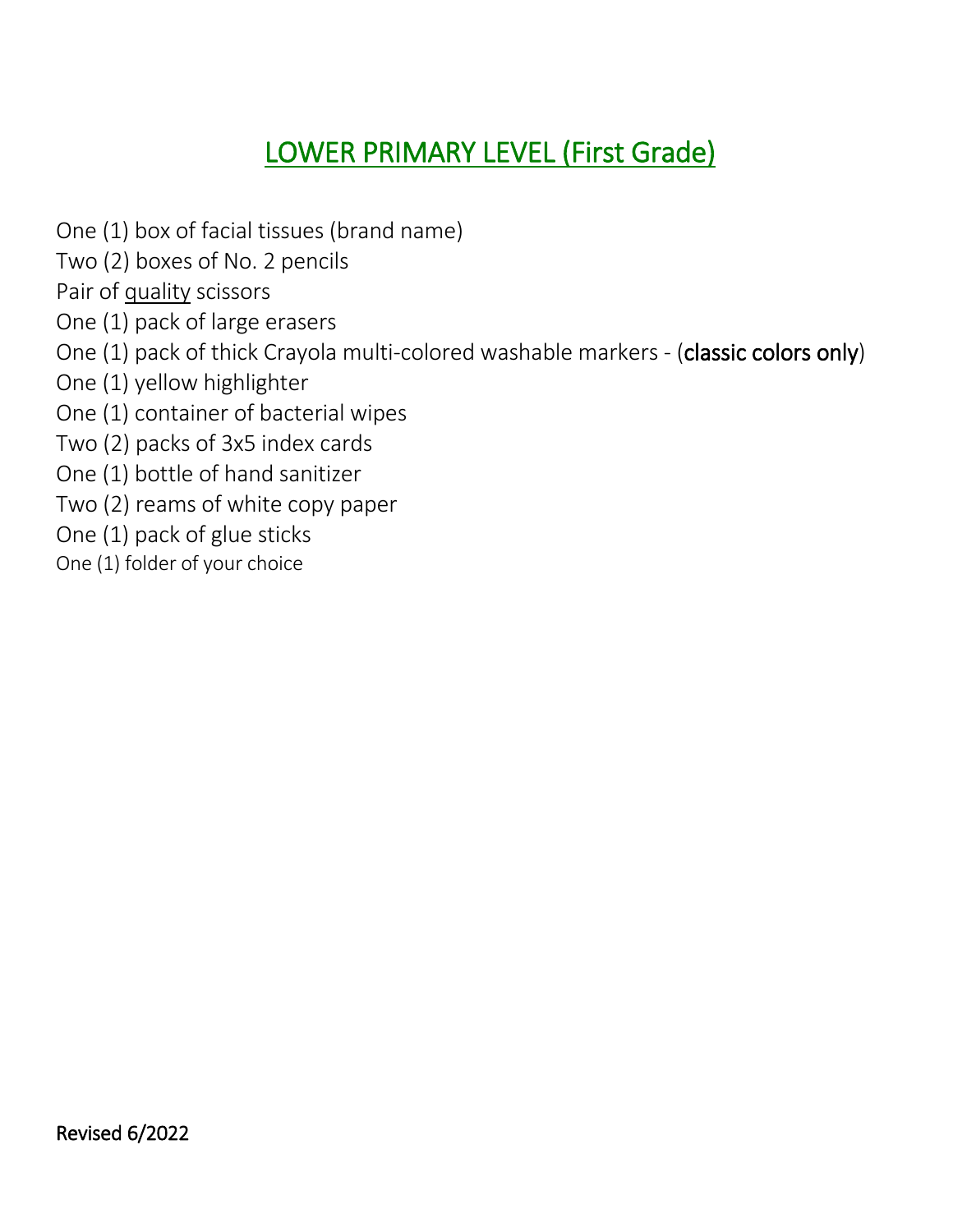### MIDDLE PRIMARY LEVEL (Second Grade)

Pencil case

Two (2) boxes of fifteen (15) each No. 2 pencils - sharpened

One small box of (24) Crayola crayons

One (1) box of colored pencils (regular pencil length)

Two (2) rolls of Magic Transparent tape

Pair of quality scissors

One (1) pack of large erasers

One (1) pack of thick Crayola multi-colored washable markers - (classic colors only)

One (1) Hand Sanitizer (8 fluid ounces or larger)

Two (2) containers of disinfectant wipes

Three (3) glue sticks White

One clear Rubbermaid regular shoebox (shoebox size only)

Two (2) reams of copy paper

One (1) sturdy, vinyl 2 pocket folder (any color/design)

One (1) mechanical pencil sharpener with a cap or lid for emptying

Three (3) highlighters (yellow, pink, and green)

One (1) pack of post-it tabs

One (1) pack of post-it-notes

One (1) pack of index cards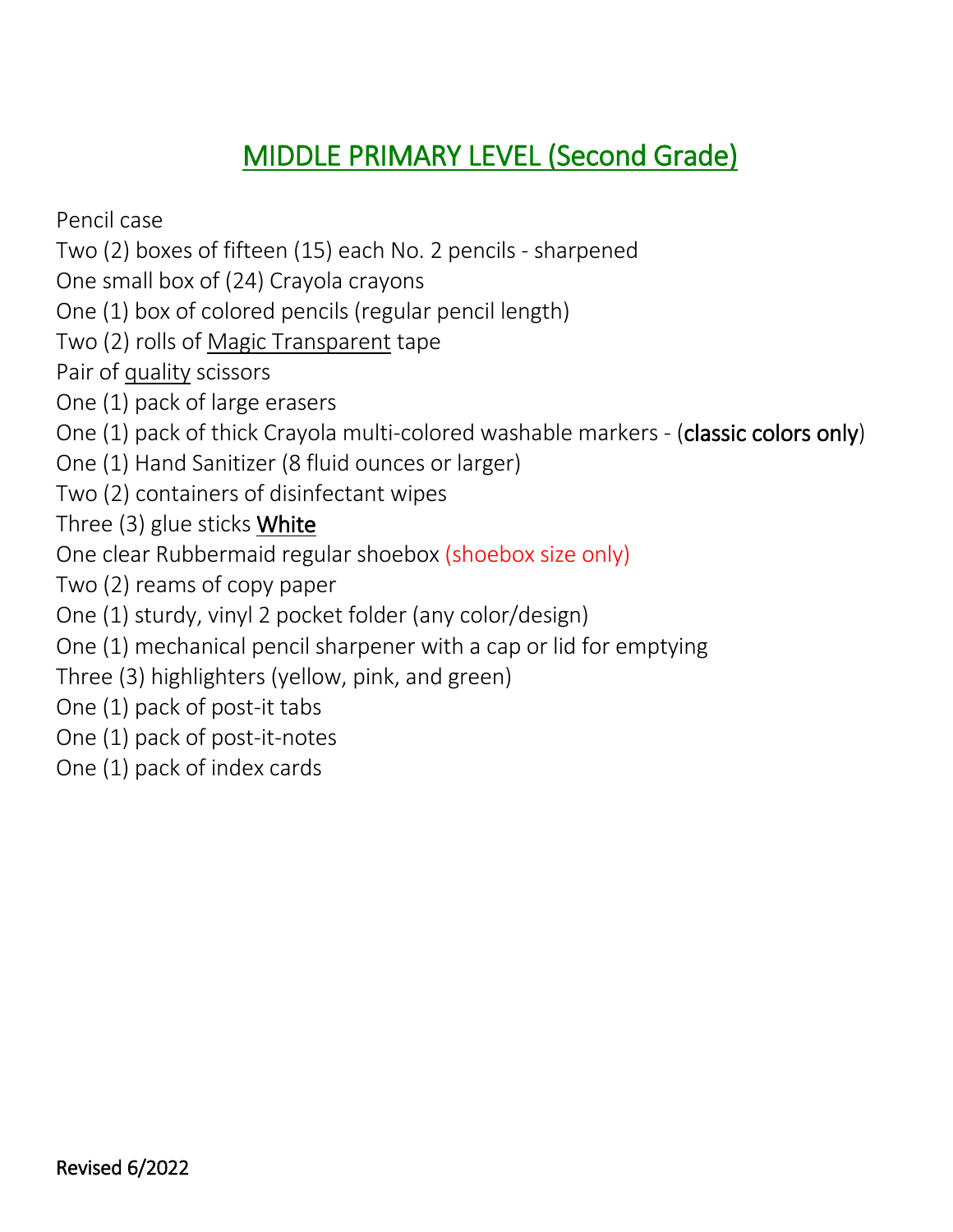## UPPER PRIMARY LEVEL (Third Grade)

Zippered pencil case One (1) clear regular size Rubbermaid shoebox One (1) glue stick White Two (2) packets of "Post-it" skinny tape flags (Staples) Three (3) boxes of 12 Ticonderoga #2 lead pencils One (1) pack of colored pencils, or crayons Six (6) large erasers One (1) 12" ruler (inches and centimeters) One (1) pair of quality scissors One (1) roll of regular tape Two pens: one blue or black and one red One (1) pack of 3 X 5 index cards One (1) pack of wide-ruled, square-edged loose-leaf paper Webster's standard dictionary Four (4) large boxes of facial tissues One (1) anti-bacterial instant hand sanitizer One (1) container of Clorox wipes Two (2) reams of copy paper One (1) pack of dry erase markers One (1) dry erase erasing cloth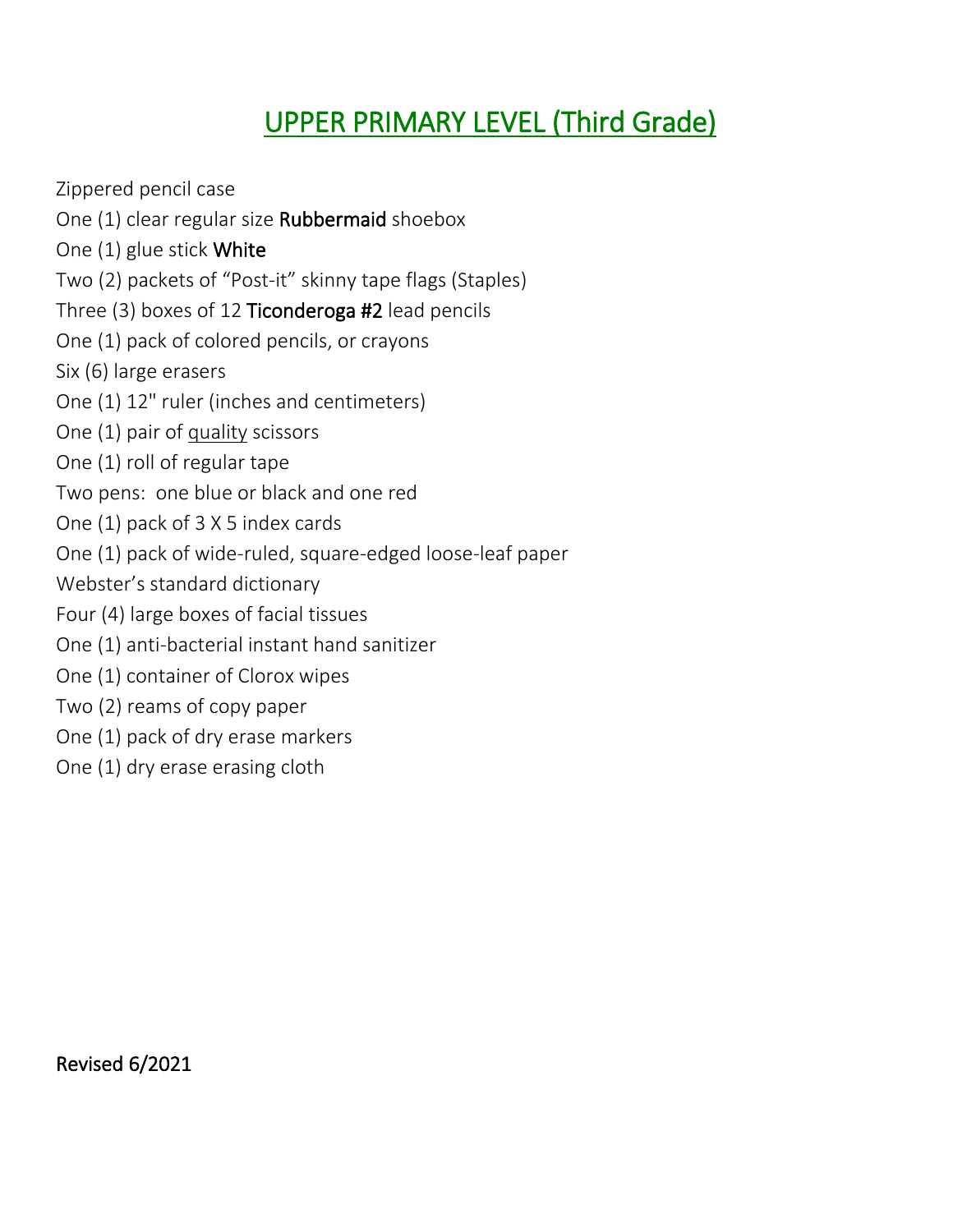# LOWER INTERMEDIATE (Fourth Grade)

NO WHITE-OUT/NO TRAPPER KEEPERS

Basic Calculator Zippered pencil case One (1) clear regular size Rubbermaid shoebox Four (4) glue sticks White Three (3) boxes of 12 Ticonderoga #2 lead pencils One small box of 24 Crayola crayons – OR - One box of colored pencils (regular pencil length) One (1) pack of thick Crayola multi-colored washable markers Two (2) large erasers One (1) 12" ruler One (1) pair of quality scissors Two (2) highlighters Three (3) rolls of tape Four (4) medium point Bic pens: (red) Two (2) packs of 3 X 5 index cards Five (5) book socks to cover books Four (4) large boxes of facial tissues Two (2) Liquid Hand Soap Three (3) reams of copy paper Two (2) cans of Lysol spray Three (3) containers of Lysol wipes One (1) Armenian/English – English/Armenian Dictionary (available at school)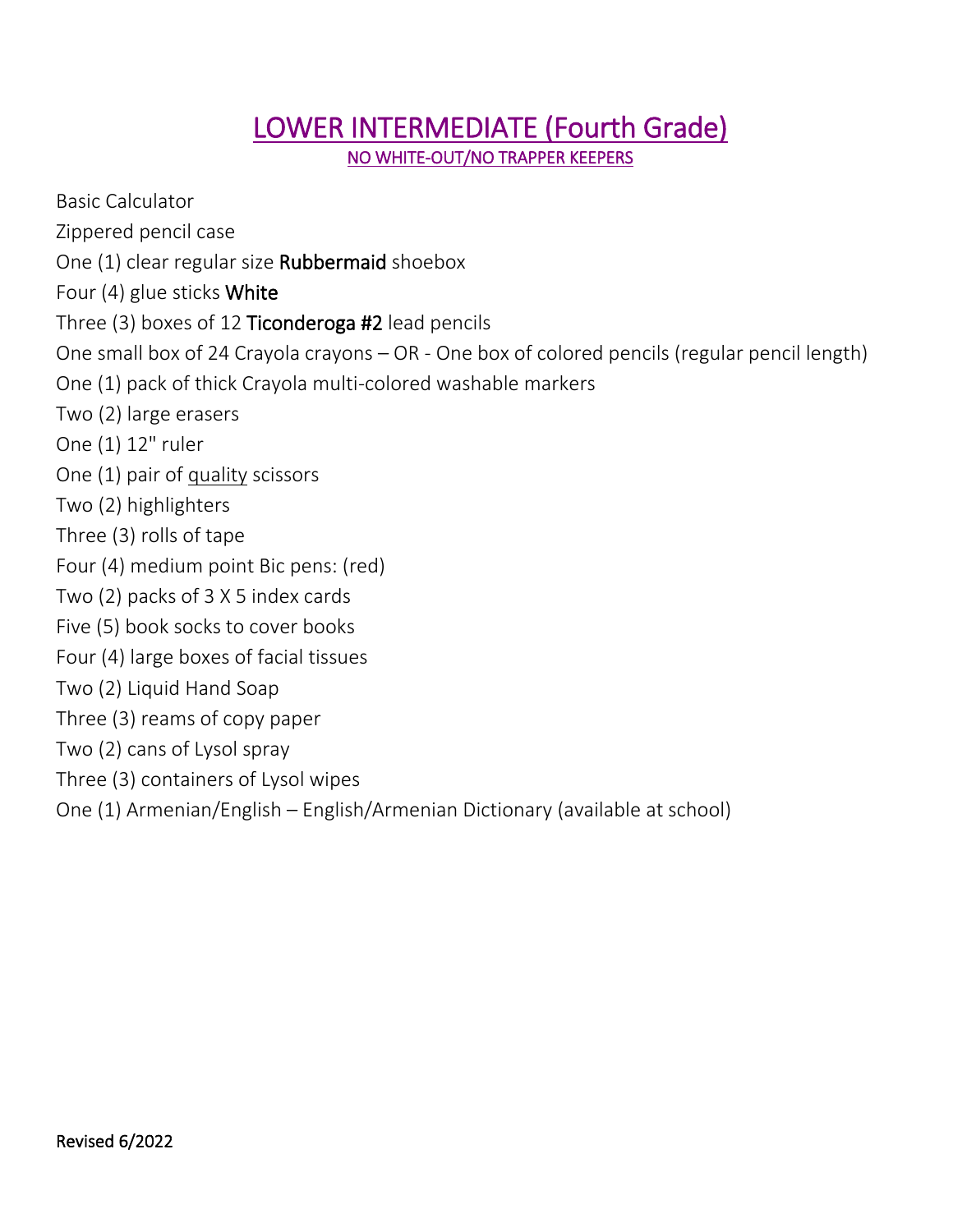## MIDDLE INTERMEDIATE (Fifth Grade)

NO WHITE OUT/NO TRAPPER KEEPERS

**Calculator** 

One (1) glue stick **White** 

One (1) clear regular size Rubbermaid shoebox

Two (2) large boxes of facial tissues (brand names)

One (1) box of colored pencils

Webster's standard dictionary (only if needed)

Two (2) large erasers

Two (2) rolls of Magic Transparent tape

Armenian-English, English- Armenian dictionary (available at school)

Eight (8) medium point Bic pens, 4 blue and 4 red to be kept in a zippered cloth pencil case

One (1) Packets of "Post-it" tape flags (Staples)

One (1) pack of White\_3" x 5" index cards

Two (2) manila folders

Pair of quality scissors

One (1) box of baby wipes

One (1) Clorox wipes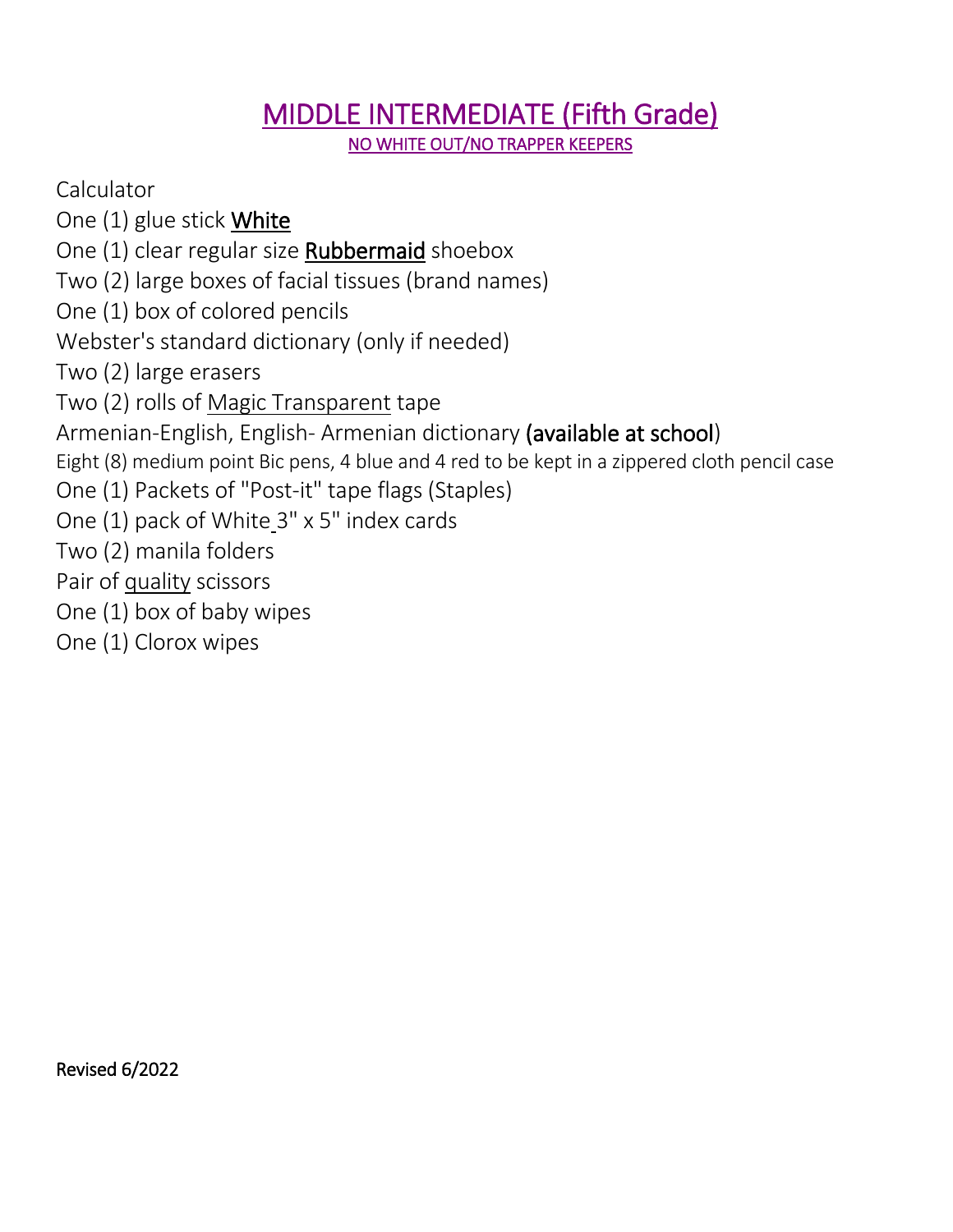#### UPPER INTERMEDIATE (Sixth Grade) NO WHITE-OUT/NO TRAPPER KEEPERS

Calculator with fractions

One (1) packs of wide-ruled, square-edged loose-leaf paper

Four (4) large boxes of facial tissues (brand names)

One (1) box of #2 pencils

One (1) box of colored pencils

Webster's standard dictionary

One (1) 12" ruler

Two (2) large erasers

One (1) pack of colored markers (washable) NO permanent markers

Two (2) rolls of Magic Transparent tape

Armenian-English, English- Armenian dictionary (available at school if needed)

Five (5) medium point Bic pens, (4) blue or black, and (1) red to be kept in a zippered cloth pencil case

Two (2) packs of White 3" x 5" index cards

Pair of quality scissors

- Two (2) Liquid Soap
- One (1) pocket folder (any color)
- Two (2) highlighters
- One (1) hand sanitizer
- Two (2) packs of baby wipes
- One (1) bottle of Elmer's glue
- One (1) pack of construction paper
- One (1) plastic shoebox
- Two (2) reams of copy paper
- One (1) Clorox Wipes